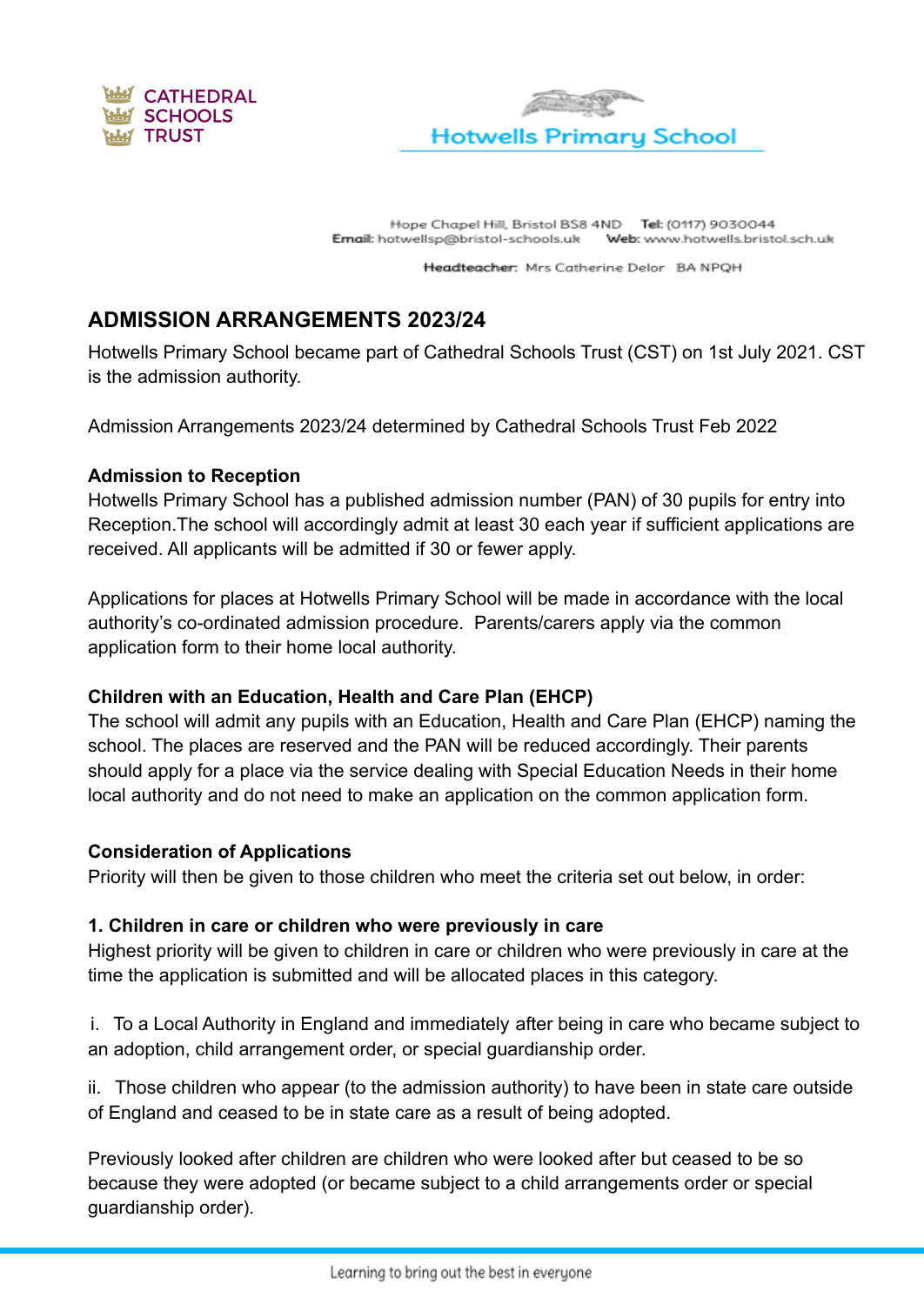# **Children in Care and Children Previously in Care are defined as;**

i. Children in care are children who are in the care of a local authority or provided with accommodation by that authority under section 22 of the Children Act 1989. [1989 Children's](https://www.legislation.gov.uk/ukpga/1989/41/contents) [Act](https://www.legislation.gov.uk/ukpga/1989/41/contents)

## ii. Children previously in care

- this includes children who were adopted under the Adoption Act 1976 (see section 12 adoption orders) and children who were adopted under the Adoption and Children Act 2002 (see section 46 adoption orders)
- child arrangements orders are defined in s.8 if the Children Act 1989, as amended by s.12 of the Children and Families Act 2014. Child arrangements orders replaced residence orders and any residence order in force prior to 22 April 2014 is deemed to be a child arrangements order
- in accordance with Section 14A of the Children Act 1989, a Special Guardianship Order is defined as an order appointing one or more individuals to be a child's special guardian (or special guardians)
- Children who appear (to the admission authority) to have been in state care outside of England and ceased to be in state care as a result of being adopted.

## **2. Siblings**

Pupils who, on the date of application, will have a sibling on roll at Hotwells Primary School (Reception to Year 6) The term "sibling" means natural brother or sister, a half brother or sister, a legally adopted brother or sister or half-brother or sister, a step brother or sister or other child living in the same household as part of the same family who, in any of these cases, will be living at the same address at the date of their application. The school may require proof of relationship and/or proof of residence.

## **3. Allocation by Distance**

Those children living closest to Hotwells Primary School as measured in a direct line from the home address to the school.

#### **Home Address**

A child's permanent home address, where he or she resides with a person with parental responsibility, or with a parent (as defined in Section 576 of the Education Act 1996). It is the address where the child spends the majority of the time. Documentary evidence may be required to confirm a child's home address.

The Admission Authority will not accept more than one address as the child's home address. Where a child regularly lives at more than one address the Admission Authority will have to reach a conclusion about which should be counted as the main address when allocating places, taking relevant evidence into account. Normally this will be the address where the child is registered with a medical GP. Where parents or carers are living separately and do not agree on the child's home address, they are urged to reach an agreement. If this does not happen evidence may be required by providing court documents or other legally binding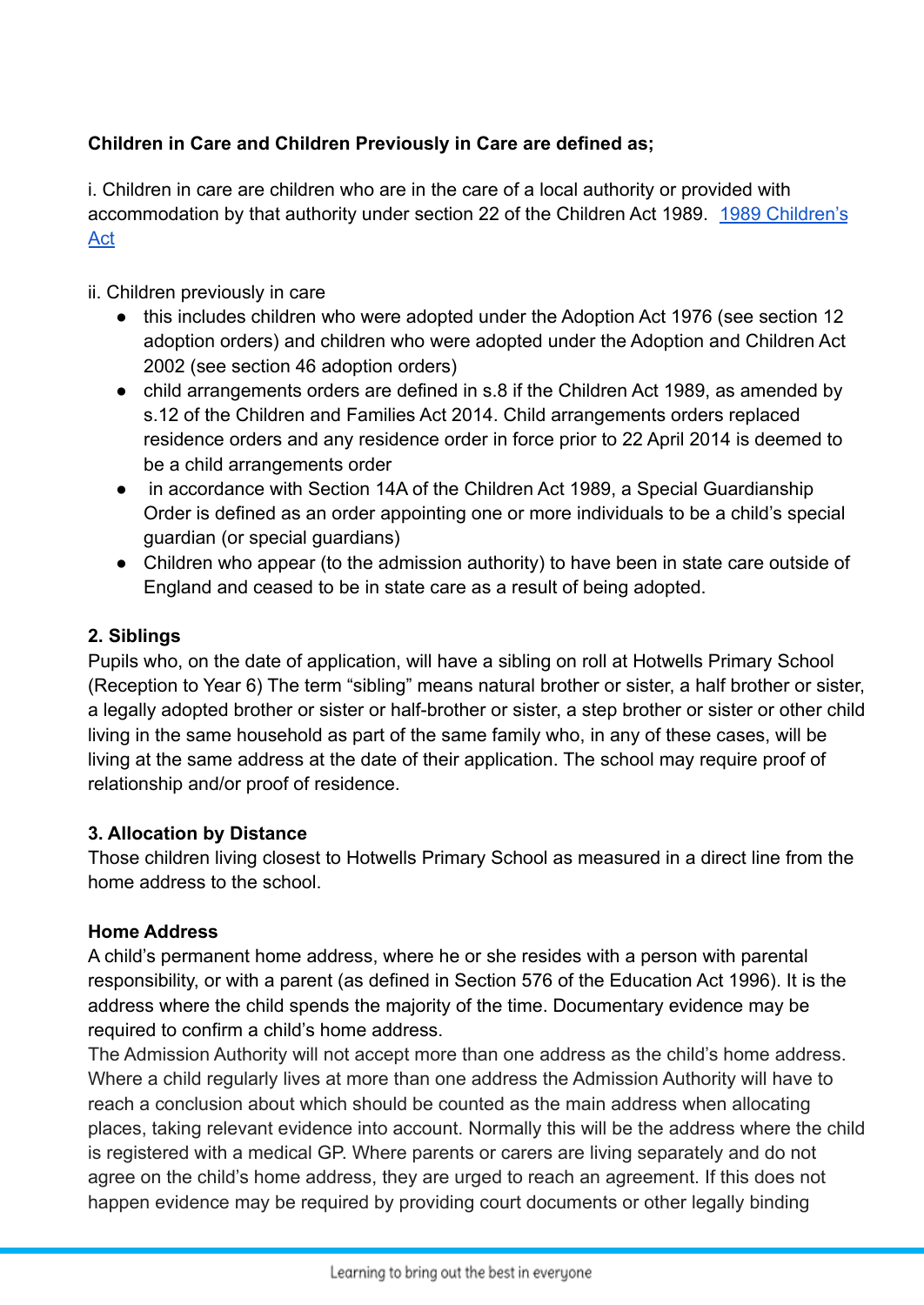documentation such as a sworn affidavit confirming where the child resides for the majority of the school week. Where satisfactory evidence cannot be provided, the Admission Authority will determine the address to be used for allocating a school place.

## **Home to school distance**

Home to school distances will be measured in a direct line from a point on the home address as held by the Local Authority, defined in the Local Land and Property Gazetteer, to a defined point within the main school building using the Local Authority's computerised mapping system. This point is also used for the My neighbourhood search - bristol.gov.uk information available on the Bristol City Council website.

#### **Tie-breaks**

Where there are more applications than there are places remaining within a particular category, siblings will be given priority. After this, direct line distance from home to school will be used as a tie-break and the distance measured using the point for the [My neighbourhood](https://www.bristol.gov.uk/people-communities/my-neighbourhood-search) [search - bristol.gov.uk](https://www.bristol.gov.uk/people-communities/my-neighbourhood-search) information available on the Bristol City Council website. Where two or more applicants cannot be separated, the offer of school place will be determined by random allocation; the drawing of lots, and will be overseen by an independent person.

## **Twins/Multiple birth**

However, if children of multiple births (twins and triplets) are tied for the final place, those siblings will be admitted over PAN as permitted by infant class size rules.

## **UK Service Personnel and Crown Servants**

For UK Service Personnel and other Crown Servants, where possible, places may be allocated in advance of the pupils return to the UK provided the MOD, FCO or GCHQ have provided a letter declaring a return date and residency placement. Places may be offered and reserved up to one term in advance of the place being required. The address at which the child will live will be used when applying the oversubscription criteria, as long as the parents provide some evidence of their intended address.

Children of UK service personnel admitted outside the normal admissions round will be admitted as 'excepted' children under Infant Class Size legislation.

## **Who can apply**

Applications will be accepted for children who meet one or more of the following:

- they are resident in the UK
- they hold full British Citizen Passports

- they are from countries whose passports have been endorsed to show that they have the [right to abode](https://www.gov.uk/right-of-abode) in this country

Applications for children who do not meet one of the above will not be accepted until the child is in this country.

## **Deferred Entry for Infants**

Parent/carers offered a place in reception for their child have a right to defer entry, or take up a place part-time, until the start of term beginning immediately after their child has reached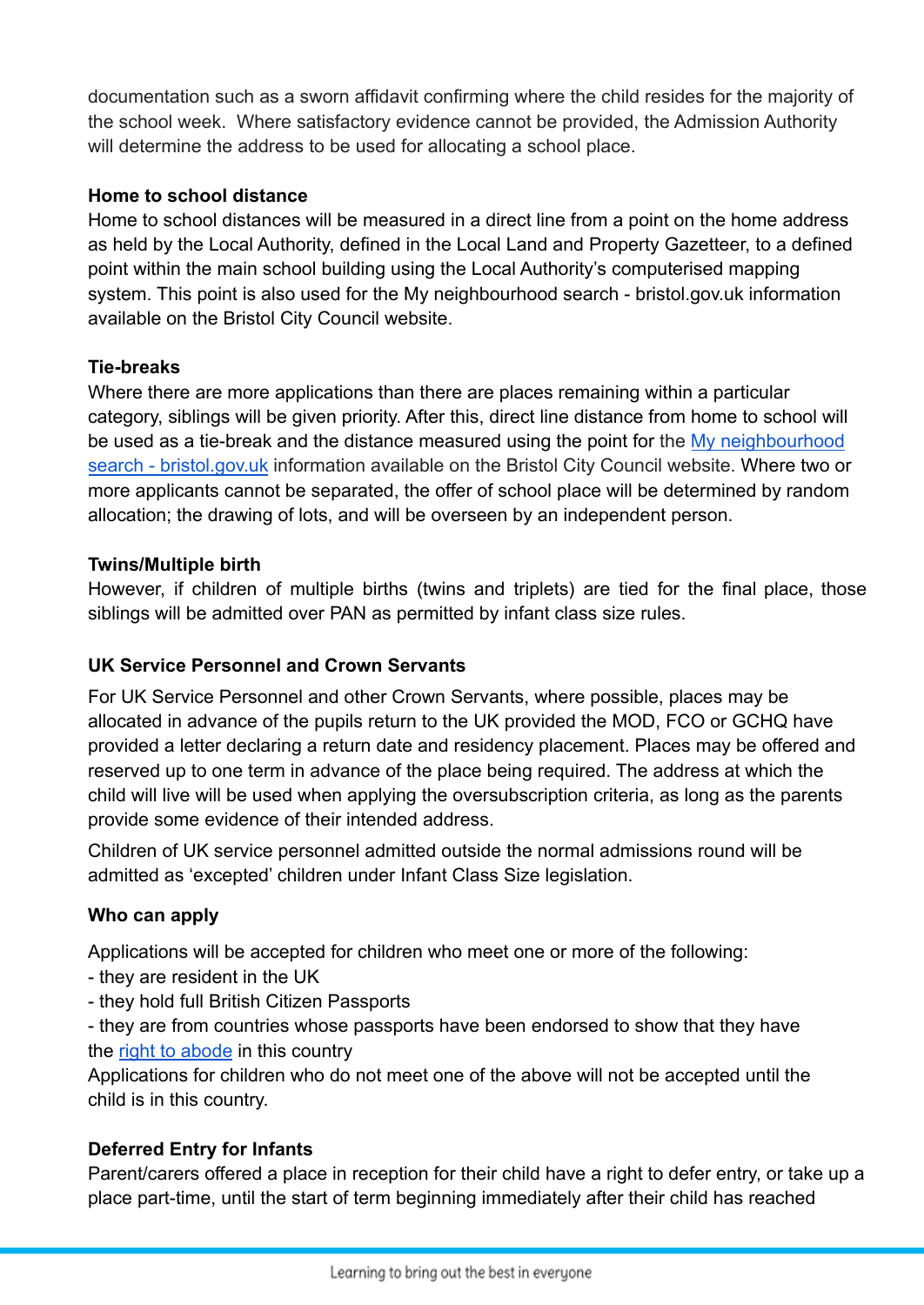compulsory school age. However, places cannot be deferred beyond the beginning of the final term of the school or until the next academic year. Children reach compulsory school age on the prescribed day following their 5th birthday (or on their fifth birthday if it falls on a prescribed day). The prescribed days are 31st August, 31st December and 31st March.

## **Admission of children outside normal age group**

Children are normally educated in school with others of their age group; however, in exceptional circumstances parents/carers may request that their child is admitted to a year group outside their normal age range, for instance where the child is gifted or talented or where a child has suffered from particular social or medical issues impacting his or her schooling.

# **Delayed Entry for Infants**

In addition, the parents of a summer born child (April 1st - August 31st) may choose not to send their child to school until September following their fifth birthday and may request that they are admitted out of their normal age group – to reception rather than Year 1. All such requests will be considered on their merits and either be agreed or refused, on that basis. If a request is refused, the child will still be considered for admission to their normal age group.

The process for requesting such an admission is as follows:

With the application, parents should complete the form below to request that the child is admitted to another year group, and the reasons for that request;

## [Application Form to request an out of normal year group admission/delayed reception](https://docs.google.com/document/d/1i08JYTaf_mEFePnnCZDdQ3G8peQ5IDEC7LstsAHPcmc/edit?usp=sharing) [admission](https://docs.google.com/document/d/1i08JYTaf_mEFePnnCZDdQ3G8peQ5IDEC7LstsAHPcmc/edit?usp=sharing)

Completed forms should be sent to the Admissions, Hotwells School, Hope Chapel Hill, Bristol, BS8 4ND or via email to[:hotwellsp@bristol-schools.uk](mailto:hotwellsp@bristol-schools.uk)

Parents will submit any evidence in support of their case with the application, for instance from a medical practitioner, head teacher etc. Some of the evidence a parent might submit could include:

- Information about the child's academic, social and emotional development;
- Where relevant, their medical history and the views of a medical professional;
- Whether they have previously been educated out of their normal age group; and
- Whether they may naturally have fallen into a lower age group if it were not for being born prematurely.

The Trust will consider each case on its merits, taking into account the individual circumstances of the request and the child's best interests. The Admissions Committee along with the Head Teacher will then decide whether such an out of year group request will be agreed or refused. We will also ensure the parent is aware of whether the request for admission out of age group has been agreed before final offers are made, and the reason for any refusal. Requests for admission out of the normal year group will be considered alongside other applications made at the same time.

## **Waiting Lists**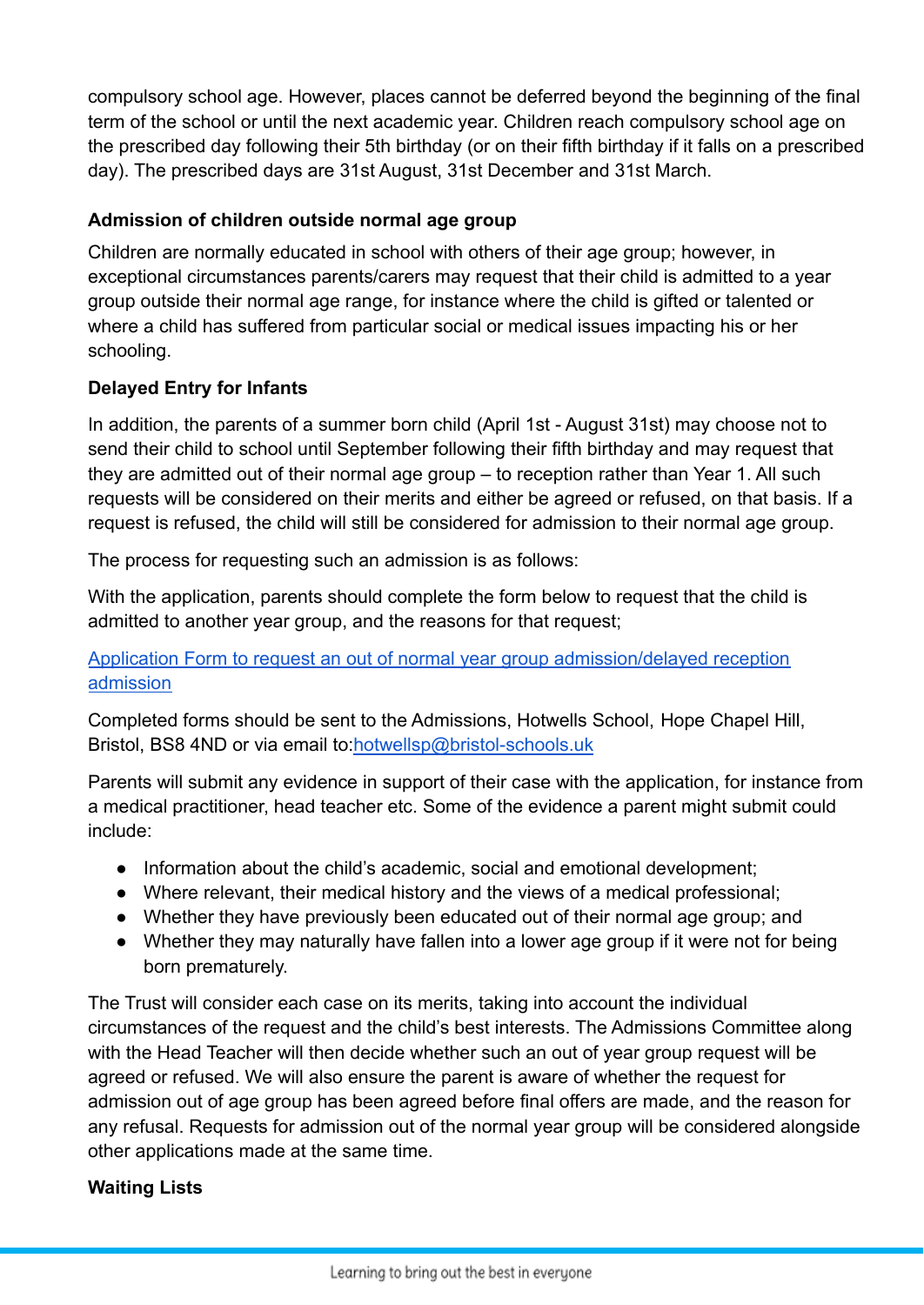The school will operate a waiting list for each year group. Where in any year the school receives more applications for places than there are places available, a waiting list will operate until 31 December in the year of entry. This will be maintained by the school and it will be open to any parent to ask for his or her child's name to be placed on the waiting list, following an unsuccessful application. Children's position on the waiting list will be determined solely in accordance with the oversubscription criteria (1 - 3 above). Where places become vacant they will be allocated to children on the waiting list in accordance with the oversubscription criteria. The waiting list will be reordered in accordance with the oversubscription criteria whenever anyone is added or leaves it.

## **Appeals**

All applicants refused a place have the right of appeal to an independent appeal panel constituted and operated in accordance with the School Admission Appeals Code. The school will prepare quidance for parents/carers on how to appeal.

## **Late Reception Applications**

The school defines a "late application" as one that arrives after the deadline date for submitting their common application to the local authority ( $15<sup>th</sup>$  January). These applications will not be included in the first round allocation process for reception places. Late applications will be included in the second round of allocation if places become available.

## **In Year Applications**

Parents/carers seeking admission for any year group, other than for the normal point of entry may make an application using the online application form on the school website. The following applications will be treated as in-year admissions during 2023-24:

- applications for admission to Reception which are received after 1 September 2023
- all other applications for admission to Year 1 to 6.

Applications will not normally be considered in advance of the date the place is required, this will be approximately 35 days for those moving house, and 21 days for those not moving house. However, applications for admission in September 2023 can be made from June 2023.

Parents/carers will be notified in writing within 10 school days of the outcome of their in-year application and have a right of appeal to an independent appeal panel if a place is refused. Parents/carers should indicate on the reply form, included with the notification letter, and return it to the school, if they wish their child's name to be placed on the waiting list and/or appeal for a place. Children's position on the waiting list will be determined solely in accordance with the oversubscription criteria [1 - 3].

Where places become vacant they will be allocated to children on the waiting list in accordance with the oversubscription criteria [1 - 3]. The waiting list will be reordered in accordance with the oversubscription criteria [1 - 3] whenever anyone is added or leaves it. Each in year application made to the school is only valid for the academic year in which it is made. Parents/carers will be required to make a fresh application for each new academic year. Children who are allocated to Hotwells Primary School in accordance with Bristol Local Authority's In-Year Fair Access Protocol, will be given precedence over children on the waiting list.